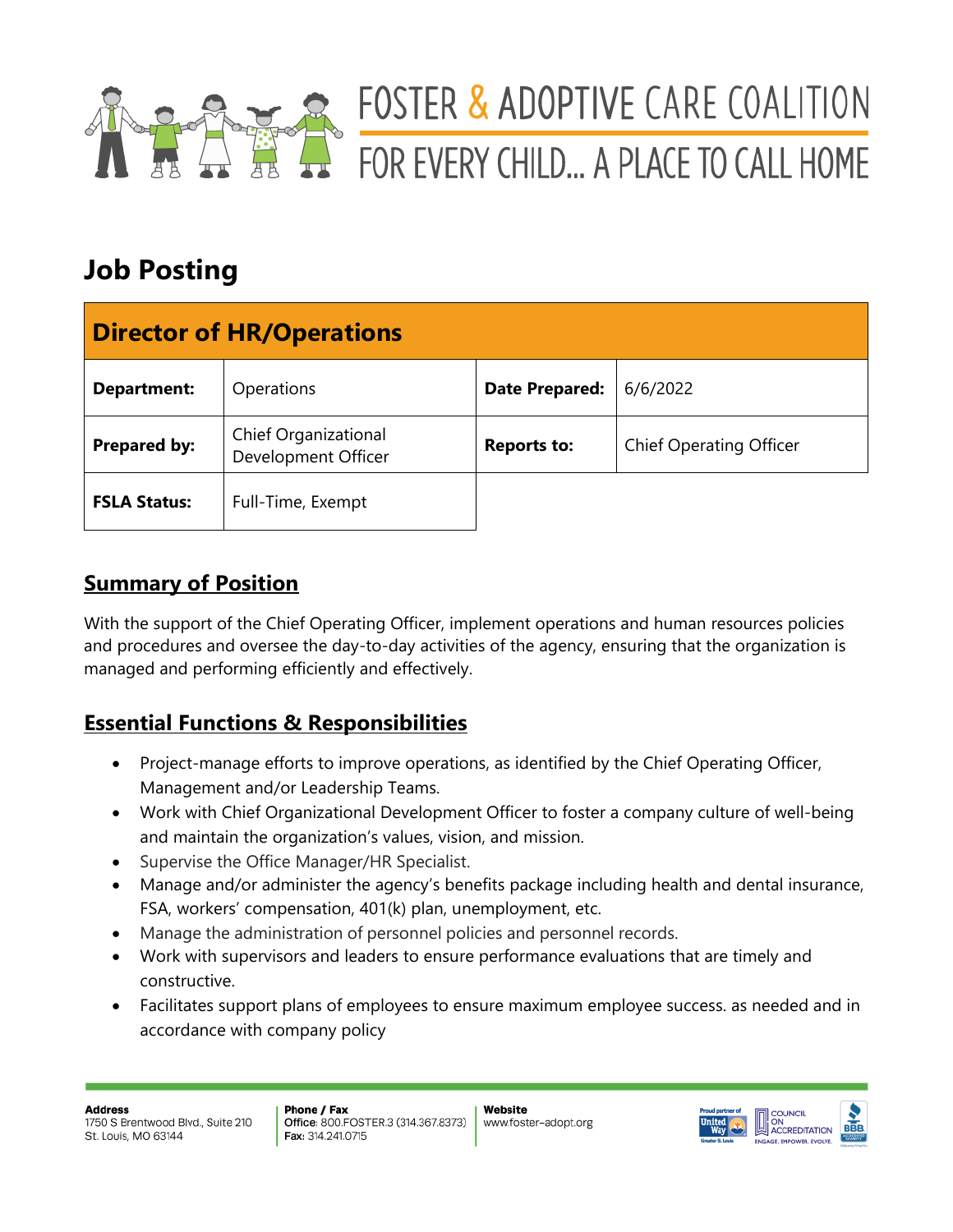- Manage new employee orientation.
- Conduct employee surveys, census, and other research and demographic efforts.
- Manage and/or administer the maximum utilization of the ADP platform and tools.
- With the support of the Chief Operating Officer, conduct ongoing evaluation of all operations and human resources policies and practices.
- Ensure ongoing compliance with the Council on Accreditation's requirements and projectmanage accreditation renewal.
- Ensures the organization's compliance with and completes all records, reporting, and other documentation related to federal, state, and provider rules, regulations, policies, and other plan requirements.
- Manage relationships/agreements with senior management, internal departments, and external partners/vendors to maximize efficiencies.
- Ensure the work environment is adequate and safe.
- Perform other operations/human resources duties as assigned.

## **Department Specific / Non-Essential Functions**

- Other duties as assigned with or without accommodation.
- Supports the Coalition's mission attends special events, training events, and other "all handson deck" activities.

### **Qualifications & Requirements**

#### **Education / Experience**

Bachelor's in business administration required with an extensive and diversified background with at least 10 years of related experience.

#### **Preferred Skills / Qualifications**

- Thorough understanding of practices, theories, and policies involved in Human Resources.
- Superior verbal and written communication and interpersonal skills.
- Superior managerial and diplomacy skills.
- Extremely proficient in Microsoft Office Suite, ADP related software.
- Excellent organizational skills and attention to detail.
- Excellent analytical, decision-making, and problem-solving skills.

#### **Additional Skills/Competencies necessary to carry out services to the service population's culture and socio-economic characteristics**

• This position requires an understanding of diversity (ethnic, religious, socio-economic, etc.) as well as sensitivity to the situations of the children and families the organization serves.

**Address** 1750 S Brentwood Blvd., Suite 210 St. Louis, MO 63144

Phone / Fax Office: 800.FOSTER.3 (314.367.8373) Fax: 314.241.0715

Website www.foster-adopt.org

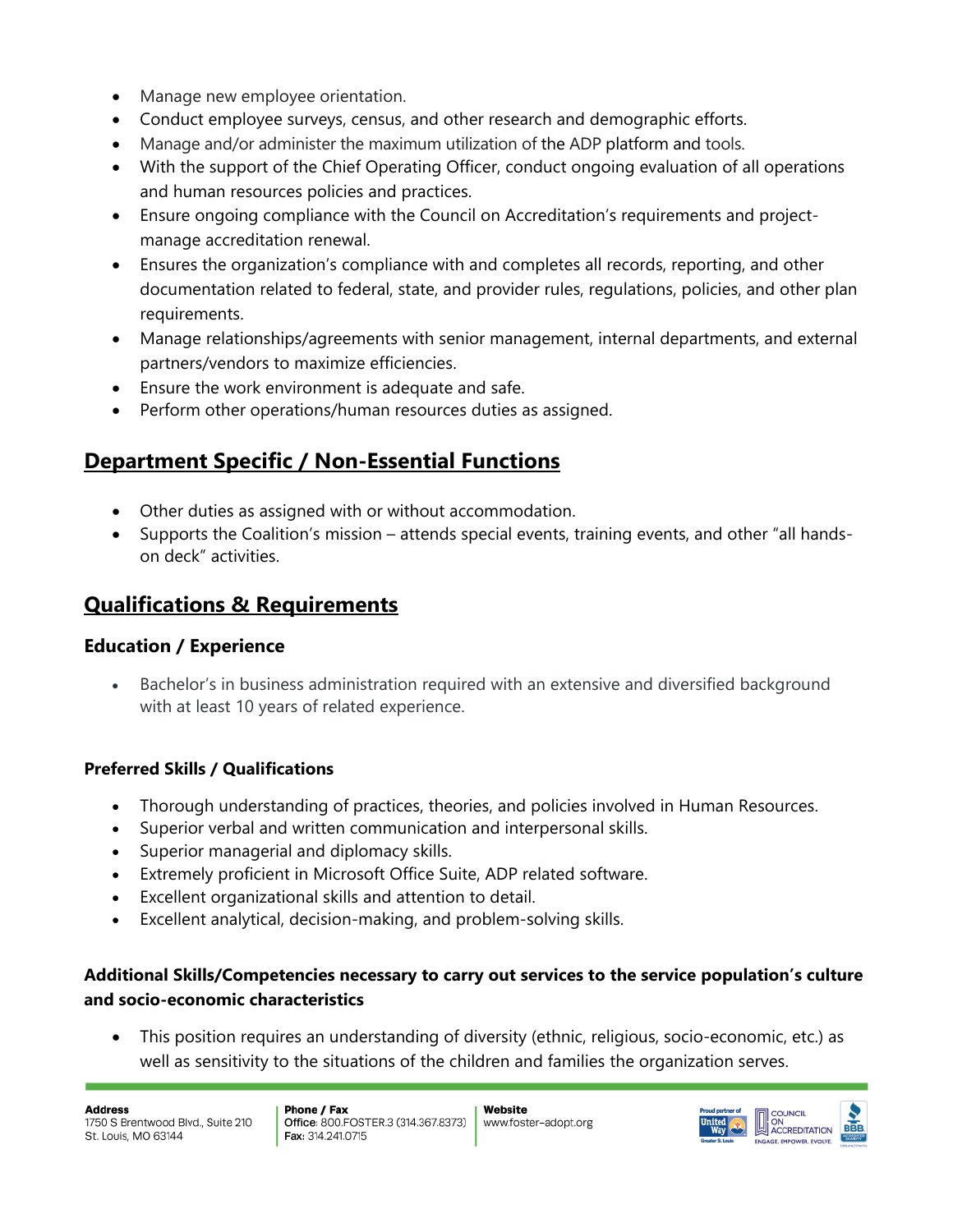- This position requires a respect for the confidentiality of the children and families the organization serves.
- This position requires a clean criminal history.
- Behaves with integrity, demonstrates high ethical standards, and displays a positive image of the Foster and Adoptive Care Coalition.
- Demonstrates accountability for results and keeps commitments to others.

## **Organizational Relationships/Scope**

• This position reports to the Chief Operations Officer Collaborative consultation will be sought from all teams.

## **Working Conditions**

Candidates will be required to show proof of being fully vaccinated against COVID-19 upon commencing employment. Reasonable accommodations will be considered on a case-by-case basis for exemptions to this requirement in accordance with applicable law. Applicants should be aware that for external-facing roles, particularly those involving close contact with vulnerable individuals, accommodations that involve remaining unvaccinated against COVID-19 may not be deemed reasonable. The Company will engage in the interactive process on an individualized basis in light of each particular role.

- COVID-19 safety precautions outlined by the agency must be followed.
- This position entails work in the community and office.
- While performing the duties of this job, the employee is required to communicate effectively.
- The physical requirement of this job includes sitting, standing, walking, climbing stairs, lifting up to 25 lbs., pulling and/or pushing on occasion.
- Use of automobile for local travel to multiple sites may be required.
- The Coalition office is considered home-base with primary office hours Monday-Friday 8 AM 5:00 PM CST.
- This position requires flexibility. Evening and weekend hours may be required to meet the expectations of this position.

## **Agency Shared Values**

Employees of the Foster & Adoptive Care Coalition agree to hold themselves and colleagues to the following values:

- **Equity:** We insist on fairness and respect. We are deliberate in ensuring everyone has safety, opportunity, access, and support to be heard.
- **Family:** We are family. We are connected and support one another in meeting the needs of our own families and the families we serve. We assume the best and are committed to each other.